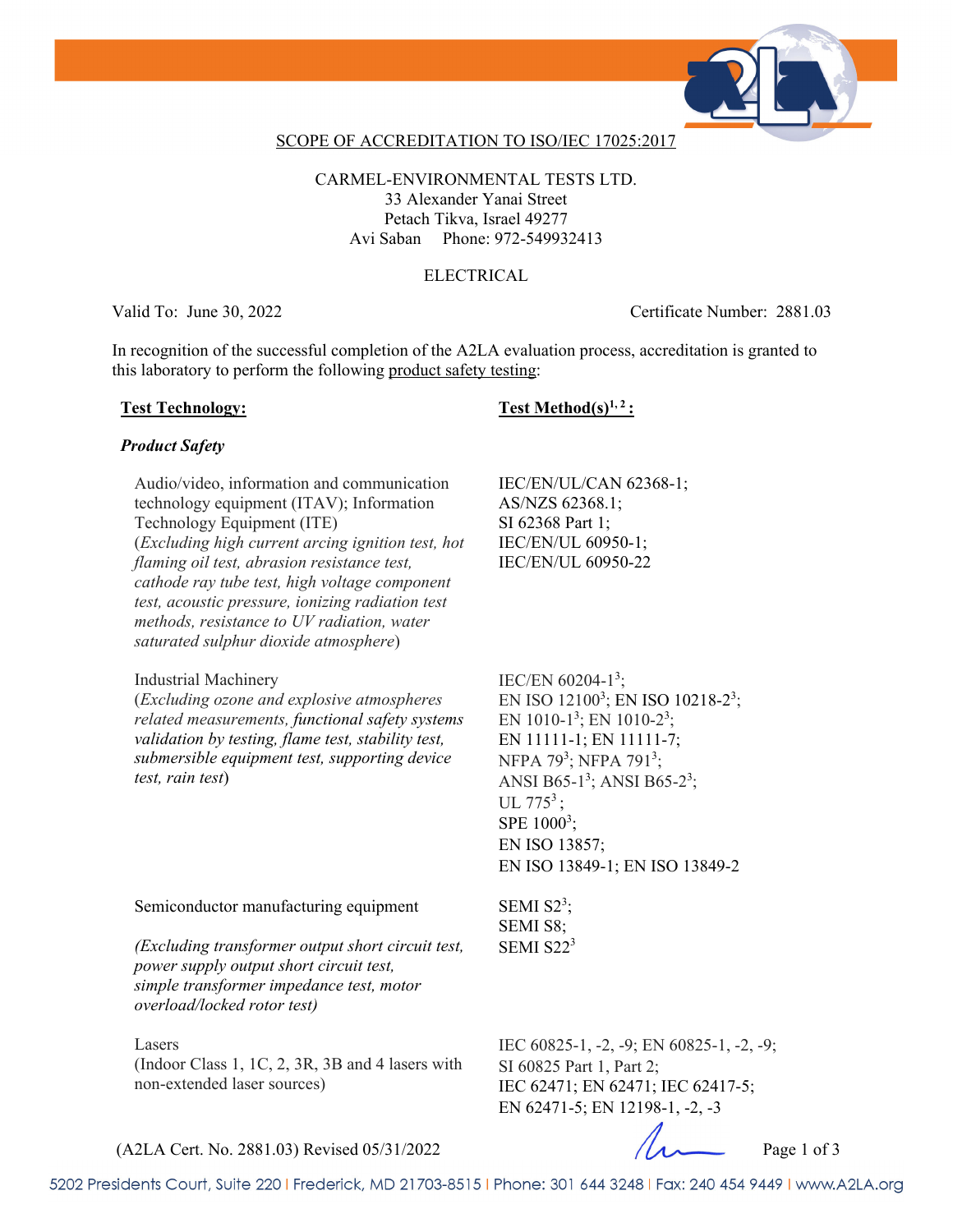Electrical Equipment for Measurement, Control, and Laboratory use (MEAS)

(*Excluding high current arcing ignition test, hot flaming oil test, acoustic pressure, and ionizing radiation test methods, dynamic test, current circuits measurement tests, uncertified current limiters or impedances*)

## Medical

(*Excluding cathode ray tubes, pressure vessels, natural latex rubber aging, hand-transmitted vibration, ignition of flammable anesthetic mixtures, flexibility, adherence, X-radiation, sterilization, bio compatibility testing*)

## Test Technology: Test Method(s)<sup>1,2</sup>:

IEC/EN 61010-1; UL 61010A-1<sup>1</sup>; UL 61010B-1<sup>1</sup>; UL 61010C-1<sup>1</sup>; CAN/CSA-22.2 No. 61010-1; IEC/EN/UL/SI 61010-2-101 IEC/EN 61010-2-010; IEC/EN 61010-2-030; IEC/EN 61010-2-040; IEC/EN 61010-2-081

EN/IEC/UL/ANSI/CAN/SI 60601-1; IEC/EN/CAN/SI 60601-1-1, -1-6, -1-8, - 1-9, -1-11, 1 -12; IEC/EN/CAN/SI 60601-2-2; IEC/EN/CAN/SI 60601-2-10; IEC 60601-2-12; IEC/EN/CAN/SI 60601-2-18; IEC/EN/CAN/SI 60601-2-22; IEC/EN/CAN/SI 60601-2-25; IEC/EN/CAN/SI 60601-2-26; IEC/EN/CAN/SI 60601-2-27; IEC/EN/CAN/SI 60601-2-36; IEC/EN 60601-2-37; IEC/EN/CAN/SI 60601-2-41; IEC/EN/CAN/SI 60601-2-47; IEC 60601-2-49; IEC 80601-2-26; IEC/EN/CAN/SI 60601-2-57; IEC/EN/CAN/SI 80601-2-49; IEC/EN/CAN/SI 80601-2-60; IEC/EN/CAN/SI 80601-2-70; IEC/EN/CAN/SI 80601-2-77; IEC/EN/CAN/SI 80601-2-78; IEC/EN/CAN/SI 60601-2-83; IEC/EN 62304; IEC/EN 62366; ISO 80601-2-12, -55, -56, -61, -72, -74, -79, -80, -84; ISO 15004-1, -2

<sup>1</sup> When the date, edition, version, etc. is not identified in the scope of accreditation, laboratories may use the version that immediately precedes the current version for a period of one year from the date of publication of the standard test method., per part C., Section 1 of A2LA *R101 - General Requirements-Accreditation of ISO-IEC 17025 Laboratories*.

<sup>2</sup> The laboratory is only accredited for testing activities outlined within the test methods listed above. Reference to any other activity within these standards, such as risk management or risk assessment, does not fall within the laboratory's accredited capabilities.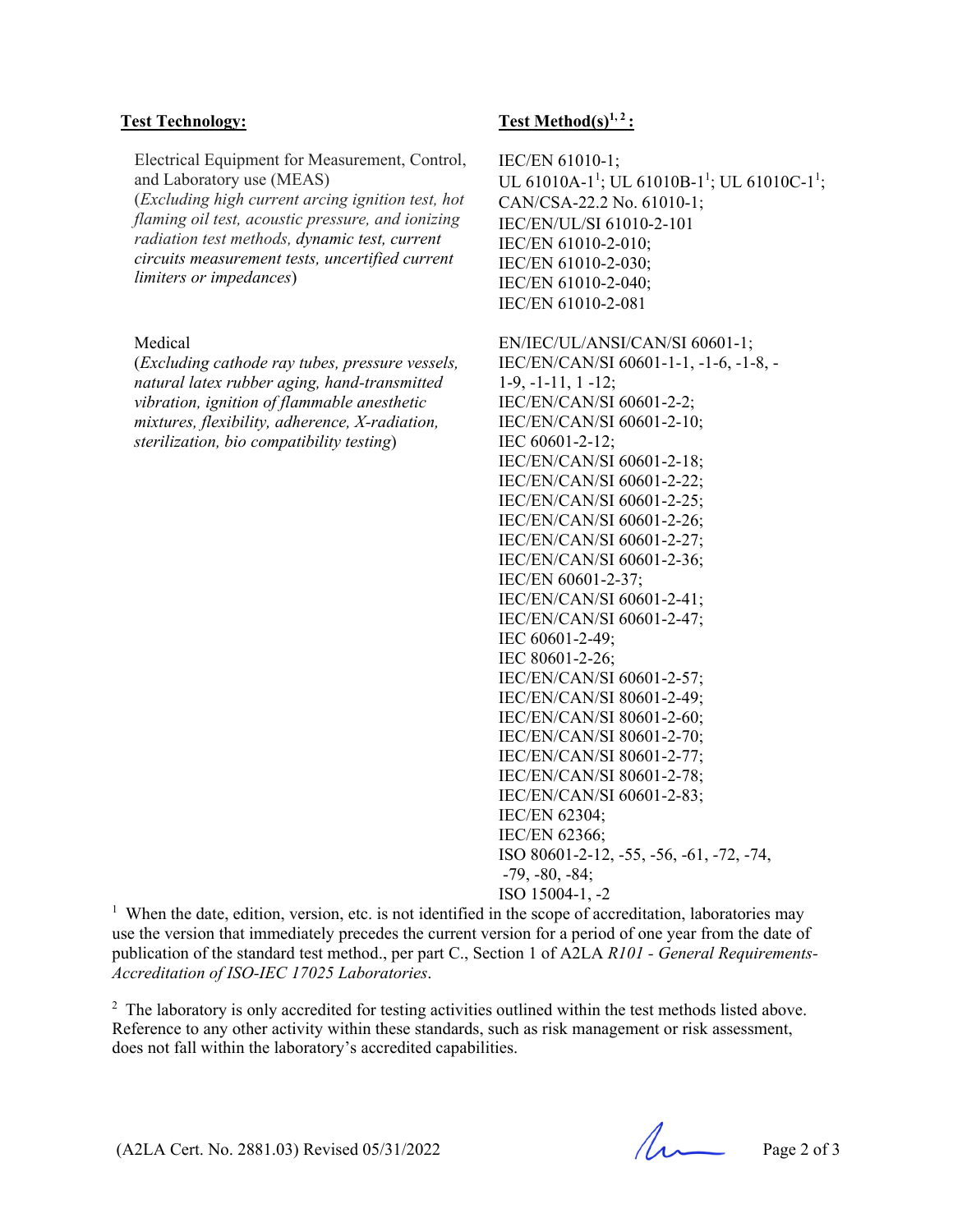$3$  This laboratory, as listed in this scope, offers both commercial and on-site services for the specified method(s) or standard(s).

(A2LA Cert. No. 2881.03) Revised 05/31/2022 Page 3 of 3